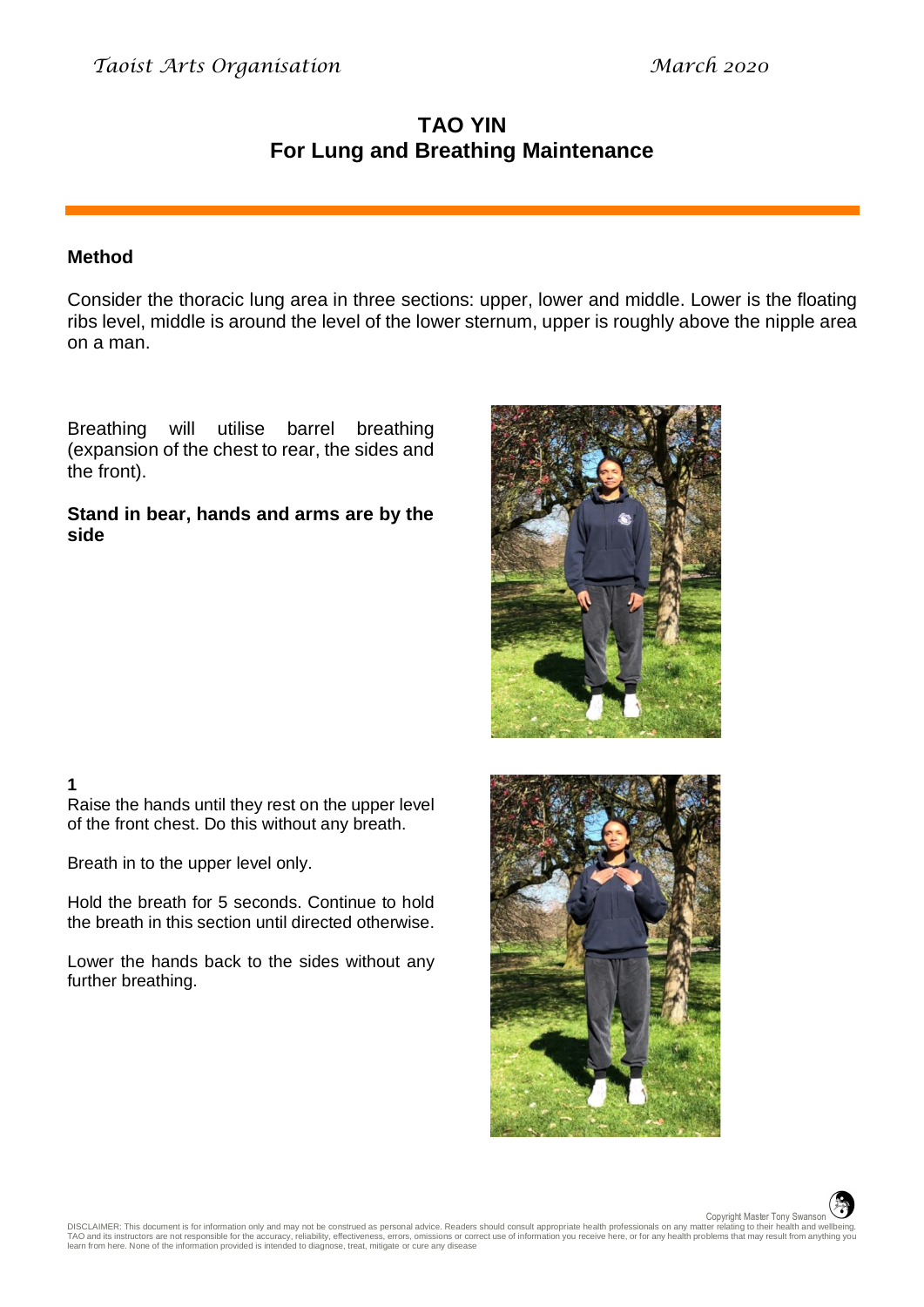### **2**

Raise the hands until they rest on the lower level of the front chest. Do this without any breathing.

Breath in to the lower level only.

Hold the breath for 5 seconds. Continue to hold the breath in this section until directed otherwise.

Lower the hands back to the sides without any further breathing.



## **3**

Raise the hands until they rest on the middle level of the front chest. Do this without any breathing.

Breath in to the middle level only.

Hold the breath for 5 seconds. Continue to hold the breath in this section until directed otherwise.

Lower the hands back to the sides without any further breathing.



#### **4**

Raise the hands until they rest on the middle level of the front chest. Do this without any breathing. Breath out from the middle level only.

Then continue to keep the hands in position for 5 seconds after this breath out.

Lower the hands back to the sides without any further breathing.

#### **5**

Raise the hands until they rest on the lower level of the front chest. Do this without any breathing. Breath out from the lower level only.

Then continue to keep the hands in position for 5 seconds after this breath out.

Lower the hands back to the sides without any further breathing.